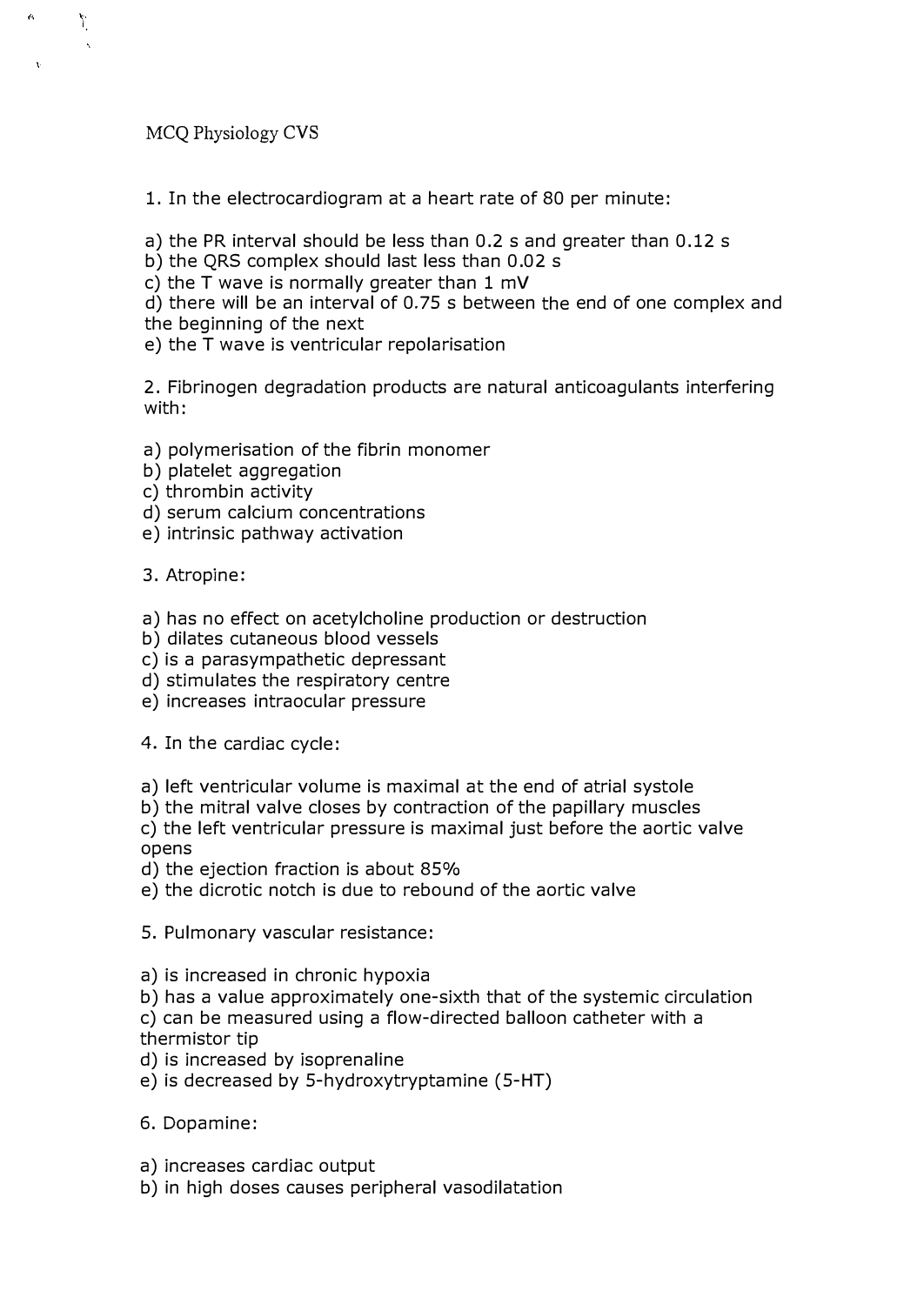c) increases renal blood flow

,.

 $\mathbf{A}$ 

- d) increases ventricular excitability
- e) increases splanchnic blood flow

7. The following are true of alpha-adrenoceptor blocking agents:

- a) they increase blood flow in normal skin and muscle
- b) they cause drowsiness
- c) the clinically useful drugs are competitive antagonists
- d) they have only alpha 1- blocking activity
- e) they are chronotropic agents

8. In the normal cardiac cycle:

- a) the period of ventricular systole is equal to the Q-T interval
- b) the duration of the QRS complex depends on the heart rate
- c) the PR interval is less than 0.22 s
- d) ejection occurs throughout systole
- c) the R-R interval may vary
- 9. The oxygen carrying capacity of the blood is:

a) the maximum quantity of oxygen that will combine with 100 ml of whole blood

- b) the ratio between oxygen uptake and oxygen usage
- c) independent of the haemoglobin concentration
- d) the oxygen physically dissolved in blood
- c) normally of the order of 15 ml per 100 ml whole blood

10. Captropril:

- a) increases the rate of breakdown of angiotensin II
- b) inhibits the breakdown of bradykinin
- c) may cause an increase in plasma potassium
- d) can safely be given in large doses in hypertensive crisis
- e) urine should be checked regularly for proteinuria

11. The following are isotonic with plasma:

- a) 1.2% sodium bicarbonate
- b) 5% dextrose
- c) 0.9 molar NaCi
- d) Hartmann's solution (Ringer-Lactate)
- e) human plasma protein fraction (5% human albumin solution)

12. When measuring arterial blood pressure using a sphygmomanometer cuff:

a) if the cuff is too small for the arm, the pressure will tend to read high b) accuracy is increased by leaving the cuff slightly inflated between readings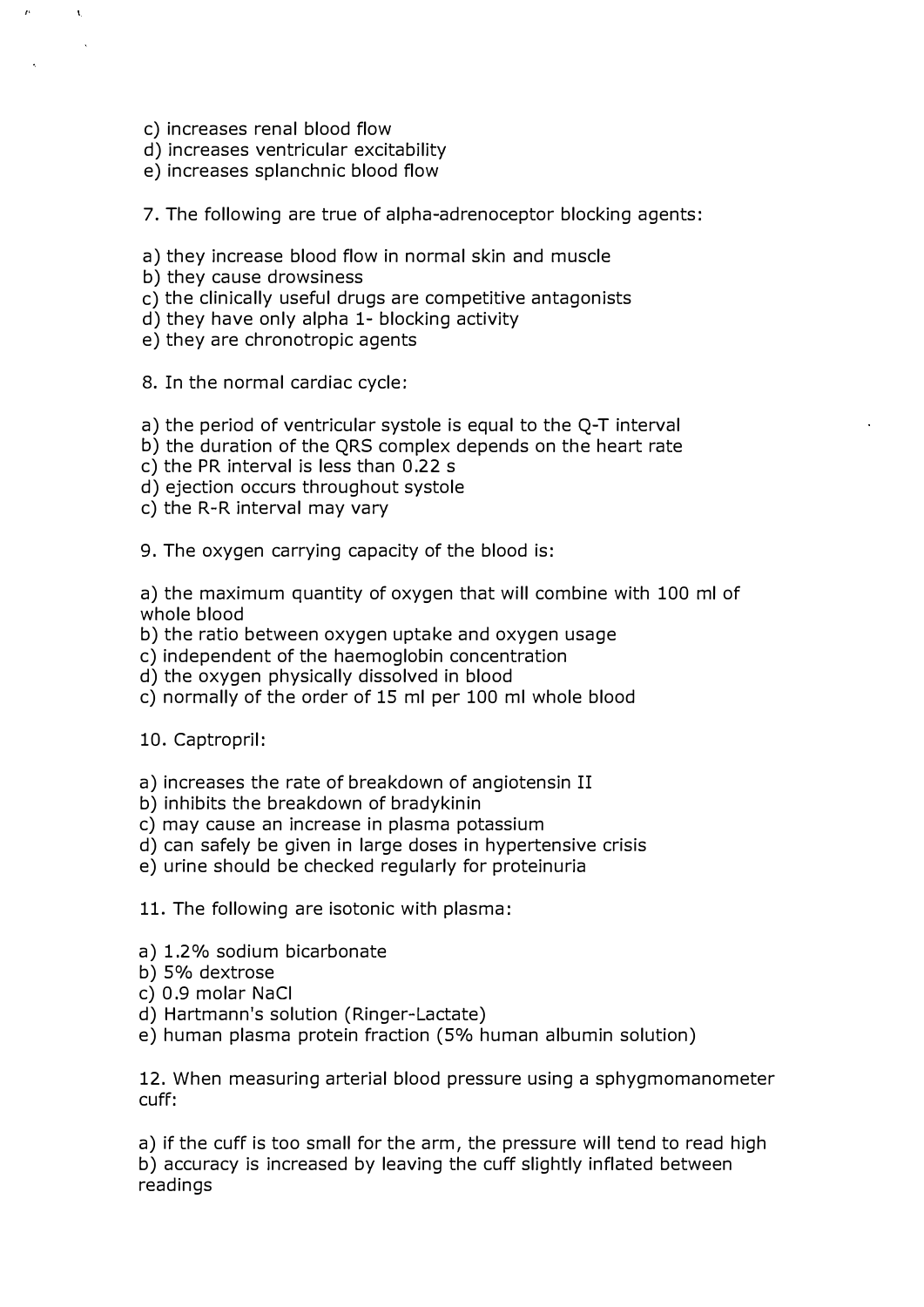c) the slower the deflation, the more accurate the reading

d) a mercury column has a low frequency response

e) diastolic pressure agrees more accurately with direct measurement than will systolic pressure

13. Sympathetic innervation of blood vessels:

- a) is mediated by alpha-adrenoceptors
- b) is mediated locally by noradrenaline
- c) implies that sympathectomy induces vasodilation
- d) increases flow independent of vessel diameter
- e) induces vasodilation in response to cold and haemorrhage
- 14. Venous return to the heart is decreased by:
- a) the Valsalva manoeuvre
- b) exercise

 $\bar{t}$ 

 $\mathcal{A}^{\mathcal{A}}$ 

- c) paralysis of skeletal muscles
- d) femoral arteriovenous fistula
- c) rapid infusion of blood

15. The following are important in physiological limitation of blood clotting:

- a) removal of activated clotting factors by the liver
- b) prostacyclin
- c) protein C
- d) a factor released from the endothelial cells
- e) fibrinogen
- 16. Heart rate is slowed by:
- a) amphetamine
- b) atropine
- c) propranalol
- d) dobutamine
- e) nifedipine

17. Using propranolol to treat hypertension:

- a) may exacerbate asthma
- b) often produces postural hypotension
- c) is contraindicated in patients with high plasma renin levels
- d) may precipitate cardiac failure in susceptible patients
- e) should be avoided in a patient with Raynaud's phenomenon

18. Cardiac output may be measured by:

- a) thermodilution
- b) electromagnetic flow meter
- c) Doppler ultrasound